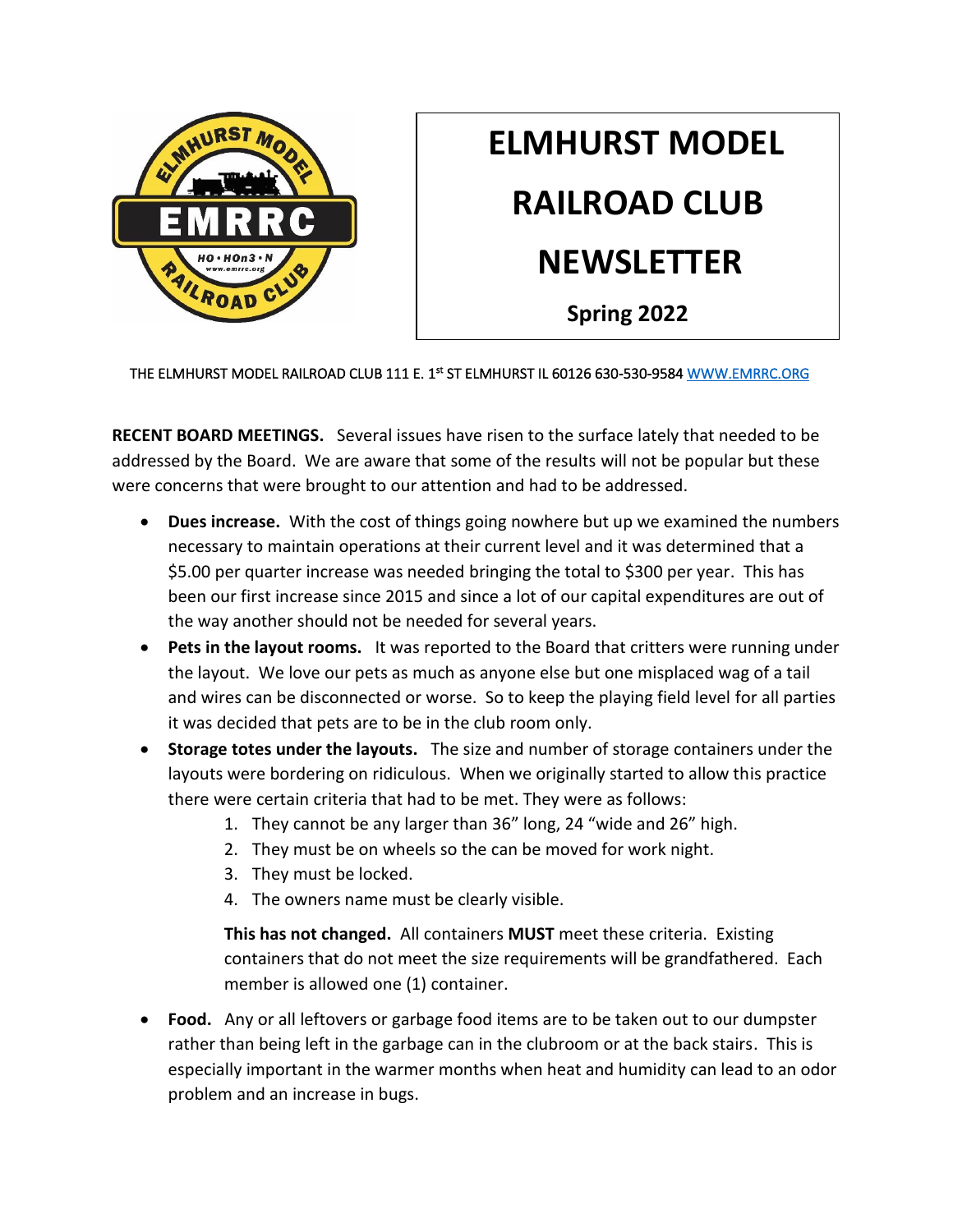## **SWAP MEET TOTALS FOR JANUARY 2022 CLUB HOURS**

| <b>NET</b>          | \$2529.00    |                               |
|---------------------|--------------|-------------------------------|
| <b>EXPENSES</b>     | ( \$1516.00) | No operation.                 |
| Concessions         | \$266.00     | Tuesday night is work night.  |
| <b>Table Rental</b> | \$595.00     | Saturday: 3:00 until 10:00 pm |
| Church Rental       | \$659.00     | Open house all night          |
|                     |              | Friday: 7:00 until 10:00 pm   |
| <b>GROSS SALES</b>  | \$4045.00    | 7:00 until 10:00 pm           |
| Club Sales          | \$2829.00    | Monday, Wednesday & Thursday  |
| Tables & Admissions | \$1010.00    | Open house until 4:00         |
| Concessions         | \$206.00     | Sunday: Noon until 9:00 pm    |

**SWAP MEETS.** The remaining swap meets for 2022 are scheduled for May 20th and October 14th. As is usually the case hands and bodies will be needed. If you can help or if you're looking for a table or two give Steve a call at 630-309-8475.

**PROTO SESSIONS.** The proto session schedule is finalized. They'll be held on March 24th, April 21st, May 19th and June 16th. We'll take couple of months in the summer off and then resume on September15th, October 20th and wrap up the year on November 17th.

**COVID RESTRICTIONS.** As it stands right now there are no restrictions on the premises. Wearing masks is an option but it is at the discretion of the wearer. Should this situation change we will inform members and post it at the club.

**PROGRAMMING ON THE LAYOUT.** We try to keep rules and regulations to a minimum allowing members to be a little more flexible but we do have a few absolutes. One them is about programming on the layouts. This is about as big a no-no as you can get. We have 2 test tracks and we expect members to use them for programming. Our electronics (the "Purcell Boards") are specially-made for our layout and applications. A push of a wrong button while programming can take the layout offline and out of service until we determine what happened. It has already happened so let's not let it happen again.

## **PROGRAM ON THE TEST TRACKS ONLY!**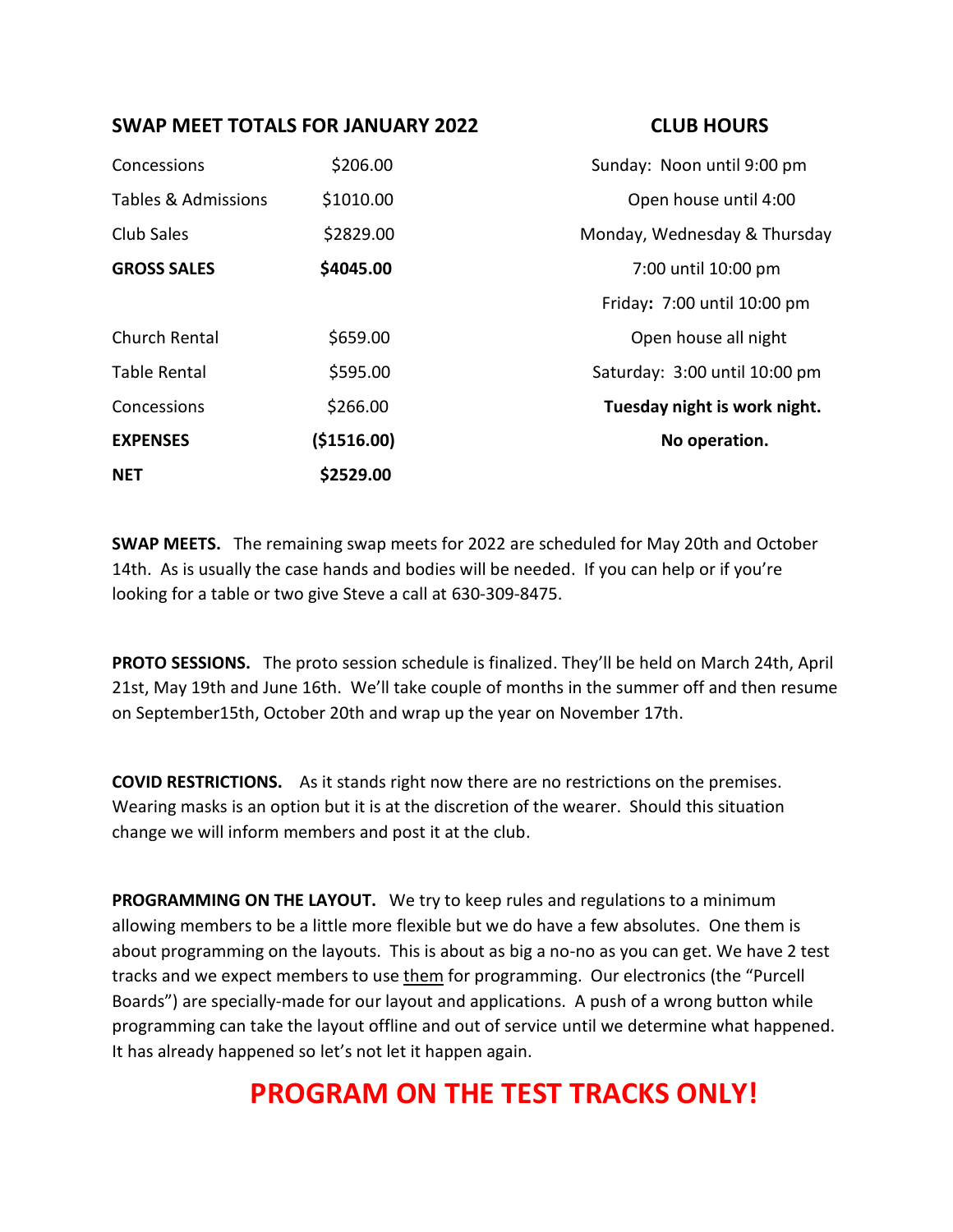**IN MEMORIAM.** Back in November we suddenly lost Wally Stein. Wally was instrumental in the scenery and buildings on both the narrow-gauge and the HO layouts. His skills and talent working on buildings as well as his interesting stories will be missed.



**LAGRANGE NMRA SHOW.** The DuPage Division NMRA Show held in LaGrange every year is a go for 2022. It is scheduled for March 26th. We do plan on attending with our little display and spending time with the public. A sign-up sheet is posted at the club so don't be shy.

**E-MAIL ADDRESSES.** Information and messages are being sent out from the club's address to members. Please send your current e-mail address to: "**[emrrc@comcast.net](mailto:emrrc@comcast.net)**". **This will be for club business only!**

**FUNFEST = SUMMERFEST.** For several reasons we have decided to re-locate Funfest to the summertime. The weather, location and participation all had something to do with this decision and we think it will work out for the best. Stay tuned for more details.

**KEY MONITORS SHIFT REPORTS.** A couple of quick things. First the reports now have a checkoff area for the restroom. These were put there as reminders to take a few minutes and perform the duties on the sheet. If the floor is dirty, clean it! If the garbage is ½ full, don't write  $\frac{1}{2}$  on the sheet, empty it! The Swifter is hanging on the coat rack and other cleaning supplies are in the room.

Also shift reports will now be put on a clipboard rather than putting them in the mailbox. This should expedite taking action on the problems listed.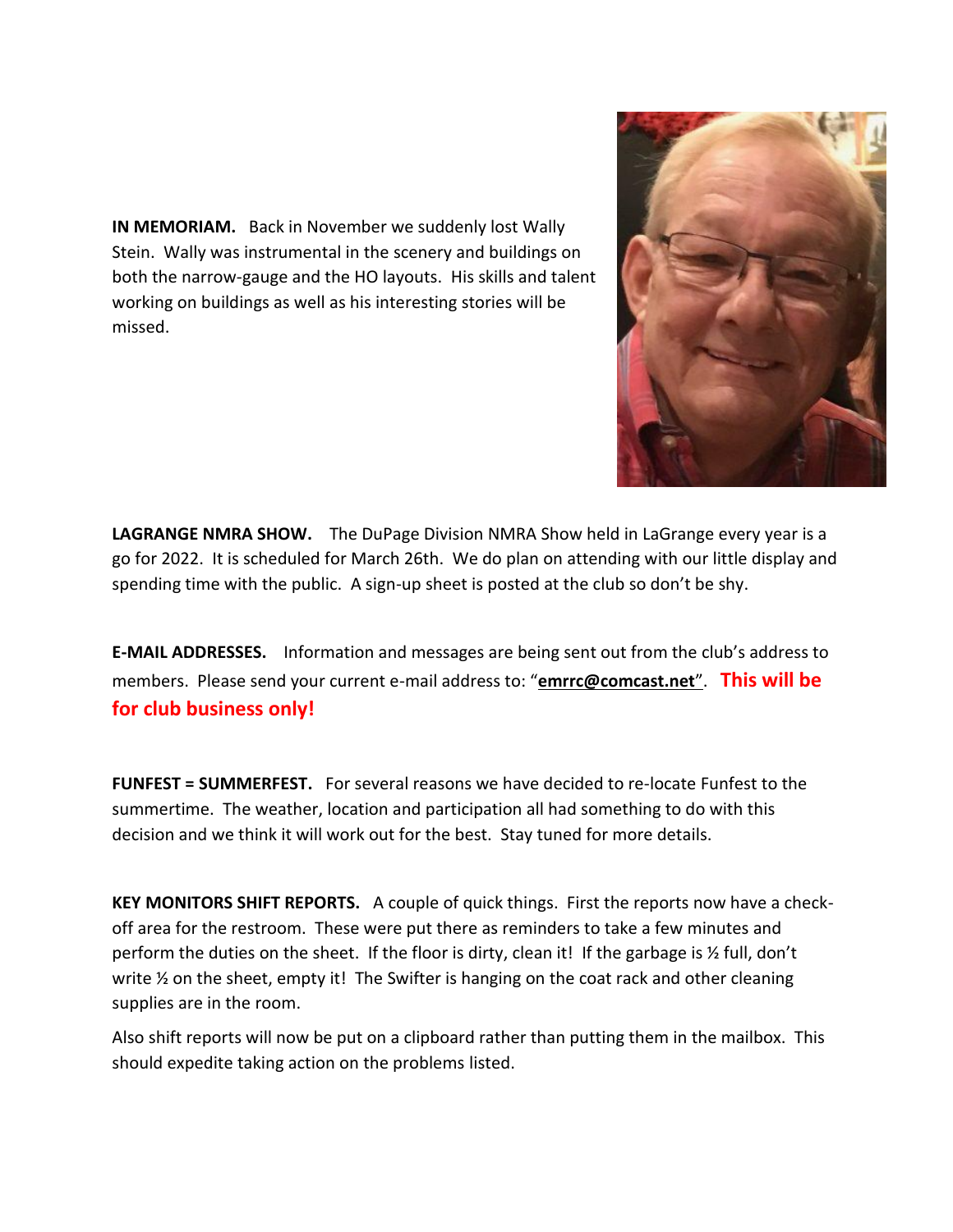**DCC QUICKIE.** A quick rehashing of some of the ins and outs of the club's DCC operations. We will keep this basic and simple and the leave the techno stuff to those who understand it.

We use Digitrax throttles only. We **DO NOT** support wi-fi or IR (infra-red) throttles and as of right now there are no plans for changes to allow either of these systems to come into use.

Here's a list of the throttles that are supported by our system (or vice versa, whatever)

| UT4            | DT500          |
|----------------|----------------|
| UT4-R          | <b>DT500-D</b> |
| $UT4-D$        | UT6            |
| DT400          | UT6-D          |
| <b>DT400-R</b> | DT602-D        |
| DT402          |                |
| DT402-R        |                |
| DT402-D        |                |

All DCC addresses must be 31 or higher. If you build a consist be sure break it down and dispatch each address when you're finished.

Always sign in with the key monitor before setting up or acquiring addresses. **Print legibly** on the sign-in sheet. Being able to read addresses that are in use will prevent duplications and potential operating problems.

**WORK NIGHTS.** Tuesday night is work night. We usually get started around 6:00. Don't be shy, we need hands to take care of the many things that need attention. Electronics are a big concern and if you're interested in learning and assisting with them let us know.

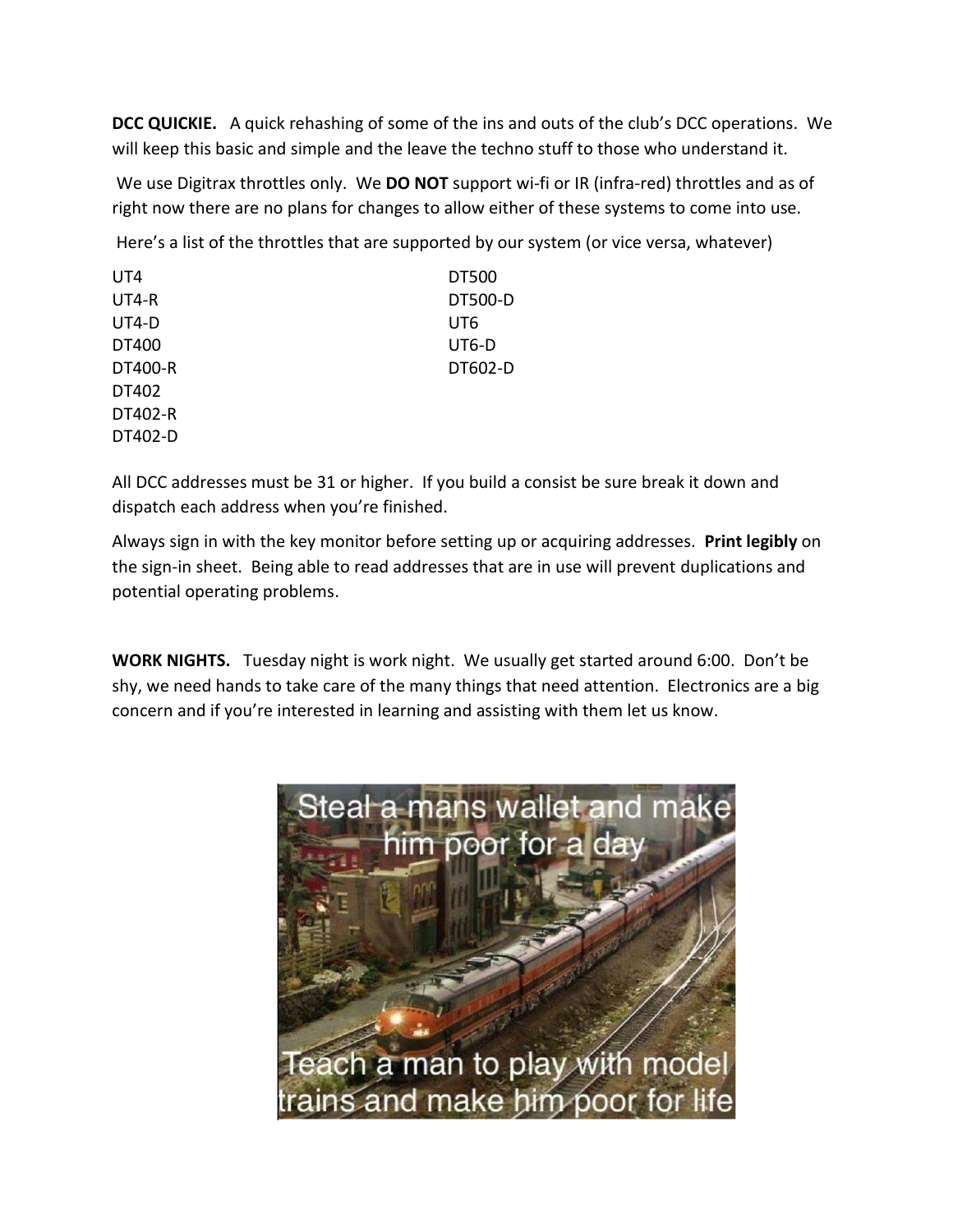**N SCALE.** Most of the action on the N scale layout has been confined to the peninsula where the four bridges are going to be installed. They have been working on the rough scenery and benchwork with hopes of moving the one mainline track to allow for the clearances and installing the bridges soon.



Also on the N scale is the new railroad museum between the two peninsulas. Lots of scenery work in that area.

![](_page_4_Picture_3.jpeg)